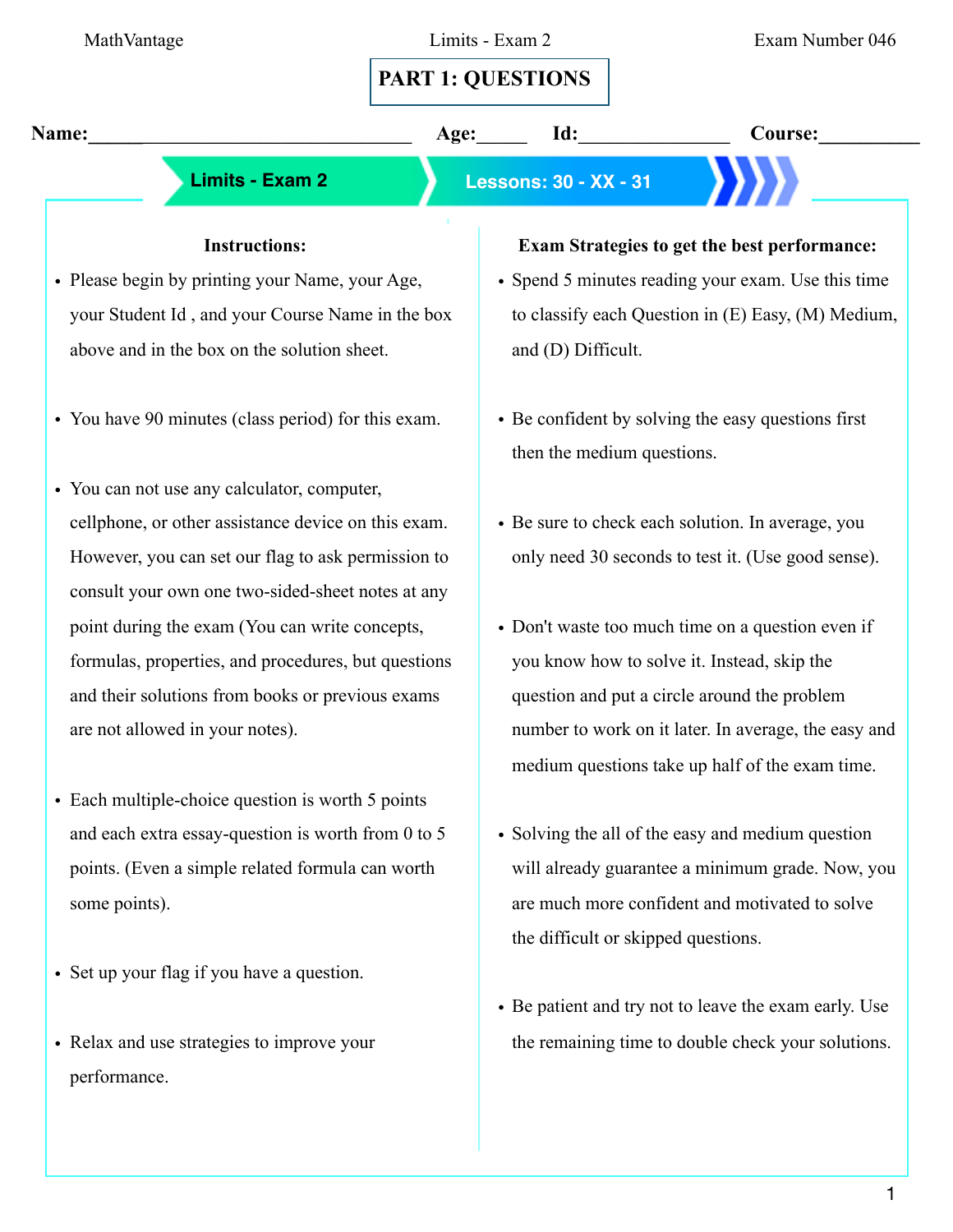1 *x* ) *x*

> $\frac{3\pi}{2}$ 2

 $\frac{3\pi}{2}$ 2

 $2\pi$ 

*x*

 $\frac{3\pi}{2}$ 2

 $2\pi$ 

1. Given: I.  $\lim_{x\to 0}$ II. lim *x*→∞ III.  $\lim_{x\to\infty}$  (1+ IV.  $\lim_{x\to 0} \left(1 + \right)$ a) Only I and III are correct b) Only I and IV are correct c) Only II and III are correct d) Only II and IV are correct e) None of the above. 2. The graph of  $f(x) = \frac{\sin x}{x}$  is: a)  $f(x)$ b) c) d) e) 3. The graph of  $f(x) = \left(1 + \frac{1}{x}\right)$  is: a) b) c) d) sin *x*  $\frac{1}{x} = 1$ sin *x*  $\frac{1}{x} = 1$ 1 *x* ) *x* = *e* 1 *x* ) *x* = *e x f* (*x*) 1 0 *x*  $\overline{\mathbf{r}}$  $\overline{2}$ *f* (*x*) 0  $\pi$   $\pi$   $3\pi$   $/2\pi$  x −1 1 *f* (*x*) 1 0 *x e*  $f(x)$ 1 0 *x f* (*x*) 1 0 *x e*  $\overline{\mathbf{r}}$ 2  $\pi$   $/3\pi$   $2\pi$  $\overline{2}$ *f* (*x*) *x* 1 −1  $\overline{0}$  $\pi$   $\pi$ 2  $\frac{3\pi}{2}$ 2  $\sqrt{2\pi}$ 0  $\pi$   $\pi$   $3\pi$   $/2\pi$  x −1 1  $\pi$   $\pi$ 2 *f* (*x*) 0  $\pi$   $\pi$   $3\pi$   $/2\pi$  x −1 1  $\mathbf{r}$ 2  $\pi$   $/3\pi$   $2\pi$ *f* (*x*) 1 −1  $\overline{0}$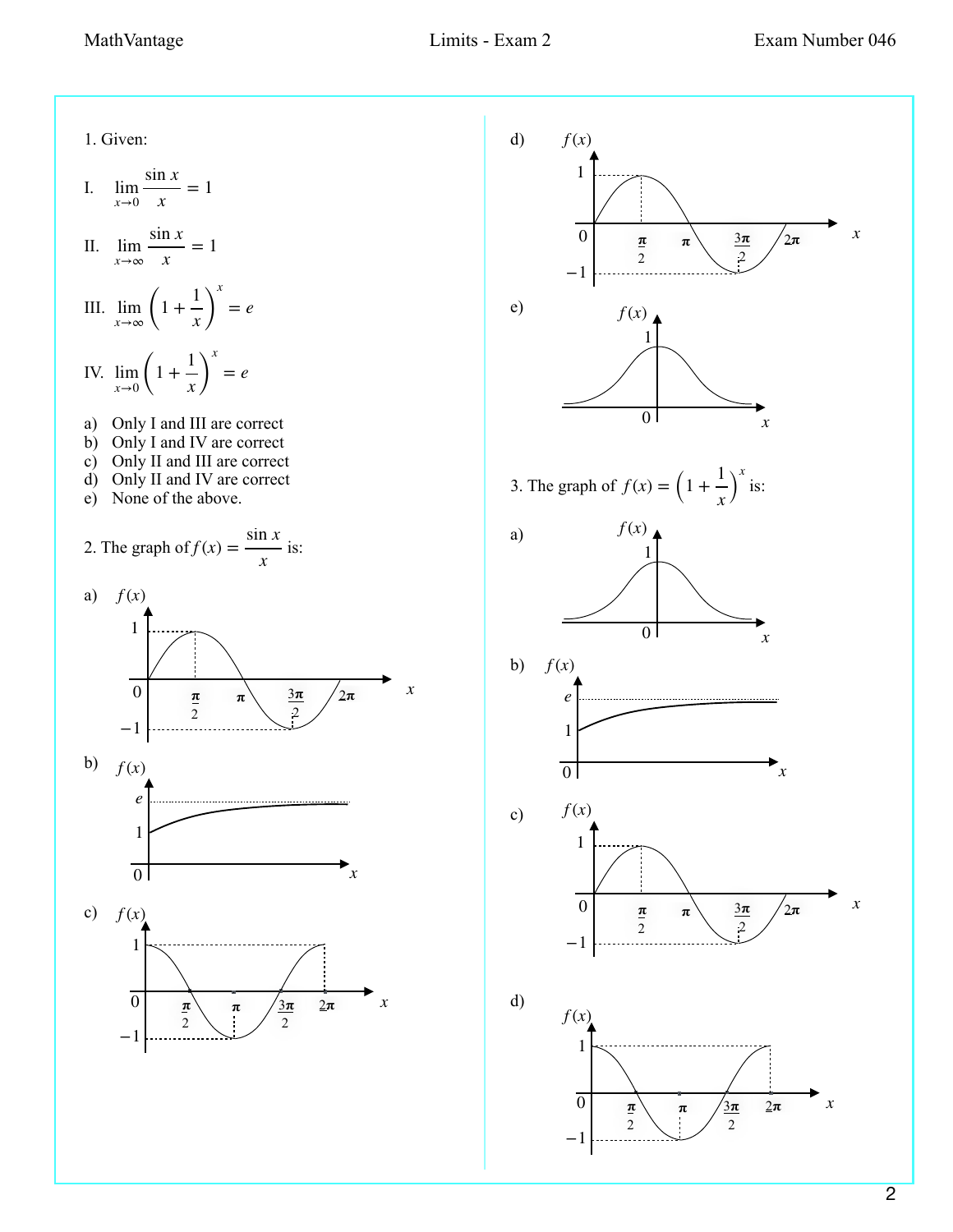e) None of the above.

4. Given that  $\lim_{x\to 0} \frac{\sin x}{x} = 1$  then  $\lim_{x\to 0} \frac{\sin x}{4x}$  is: a)  $\frac{1}{2}$  b)  $\frac{1}{2}$  c)  $\frac{1}{4}$  d)  $\frac{1}{5}$  e) None of the above. 5. Given that  $\lim_{x\to 0} \frac{\sin x}{x} = 1$  then  $\lim_{x\to 0} \frac{\sin x}{x}$  is: sin *x*  $\frac{2x}{x} = 1$  then  $\lim_{x \to 0}$ sin *x* 4*x* 2 1 3 1 4 1 5 sin *x*  $\frac{1}{x} = 1$  then  $\lim_{x \to 0}$ sin 6*x x*

a) 2 b) 3 c) 4 d) 5 e) None of the above.

### 6. Solve:

 $\lim_{x\to 0} \frac{x^2 - 265x}{2x^2}$  Hint: Multiply the numerator and the denominator per  $(1 + \cos x)$ .  $(1 - \cos x)$ 2*x*<sup>2</sup>

a)  $\frac{1}{2}$  b)  $\frac{1}{2}$  c)  $\frac{1}{2}$  d)  $\frac{1}{2}$  e) None of the above. 2 1 4 1 6 1 8

7. Given that 
$$
\lim_{x \to \infty} \left(1 + \frac{1}{x}\right)^x = e
$$
 then  
\n $\lim_{x \to \infty} \left(1 + \frac{1}{x}\right)^{6x}$  is:

a)  $e^2$  b)  $e^3$  c)  $e^4$  d)  $e^5$  e) None of the above.

8. Given that 
$$
\lim_{x \to \infty} \left(1 + \frac{1}{x}\right)^x = e
$$
 then  
\n
$$
\lim_{x \to \infty} \left(1 + \frac{1}{5x}\right)^x
$$
 is:  
\na)  $\sqrt{e}$  b)  $\sqrt[3]{e}$  c)  $\sqrt[4]{e}$  d)  $\sqrt[5]{e}$  e) None of the above.

9. Given that 
$$
\lim_{x \to \infty} \left(1 + \frac{1}{x}\right)^x = e
$$
 then  

$$
\lim_{x \to \infty} \left(1 + \frac{4}{x}\right)^x
$$
 is:

a)  $e^2$  b)  $e^3$  c)  $e^4$  d)  $e^5$  e) None of the above.

- 10. Given  $f(x) = 4x^3 2x + 5$ . Find the derivative  $f'(x)$ .
- a)  $f'(x) = 6x^2 + 3$ b)  $f'(x) = 9x^2 - 3$ c)  $f'(x) = 12x^2 - 2$ d)  $f'(x) = 15x^2 - 3$
- e) None of the above.

11. Given  $u = x^2 - 4$  and  $v = x^2 + 2$ . Find the derivative of  $y = uv$ .

a)  $y' = 4x^3 - 6x$ b)  $y' = 4x^3 + 6x$ c)  $y' = 4x^3 + 2x$ d)  $y' = 4x^3 - 4x$ e) None of the above.

12. Given  $y = \sin x + 4x^2$ . Find the derivative y'. Hint:  $y = \sin x \Rightarrow y' = \cos x.$ 

- a)  $y' = \cos x + 2$ b)  $y' = \cos x + 8x$ c)  $y' = \cos x - 6x$ d)  $y' = \cos x + 3x^2$ e) None of the above.
- 13. Given:
- I. The application of L'Hopital's rule in exams is polemical because some instructors have considered the rule a way to avoid the standard limit techniques.
- II. L'Hopital's rule should be used to check limits problems, or solve exam questions with permission from your professor.
- III. Application of the rule often converts an indeterminate fractions to an expression that can be easily evaluated by substitution.
- a) Only I and II are correct.
- b) Only I and III are correct.
- c) Only II and III are correct.
- d) All alternatives I, II and III are **incorrect**.
- e) All alternatives I, II and III are correct.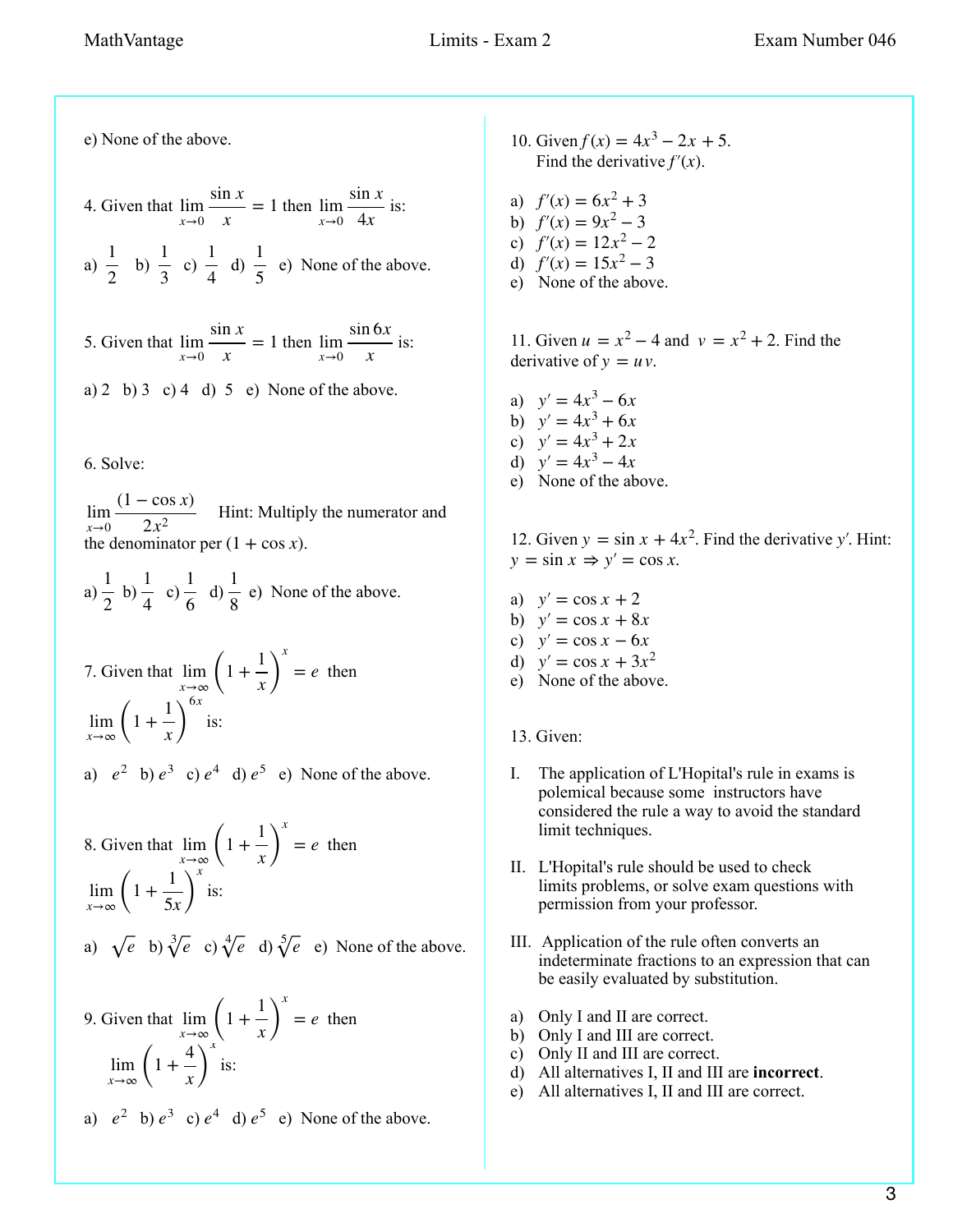14. In short, L'Hopital's rule is:

a) 
$$
\lim_{x \to a} \frac{f(x)}{g(x)} = \frac{0}{0} \text{ or } \lim_{x \to a} \frac{f(x)}{g(x)} = \frac{\pm \infty}{\pm \infty} \Rightarrow
$$

$$
\lim_{x \to a} \frac{f(x)}{g(x)} = \lim_{x \to a} \frac{f'(x)}{g'(x)}
$$

b) 
$$
\lim_{x \to a} \frac{f(x)}{g(x)} = \frac{\infty}{0} \text{ or } \lim_{x \to a} \frac{f(x)}{g(x)} = \frac{\pm \infty}{\pm \infty} \Rightarrow
$$

$$
\lim_{x \to a} \frac{f(x)}{g(x)} = \lim_{x \to a} \frac{f'(x)}{g'(x)}
$$

c)  $\lim_{x \to a} \frac{f(x)}{g(x)} = \frac{0}{\infty}$  or  $\frac{f(x)}{g(x)} = \frac{0}{\infty}$ lim *x*→*a*  $\frac{f(x)}{g(x)} = \frac{\pm \infty}{\pm \infty}$ lim *x*→*a f* (*x*)  $\frac{\partial}{\partial g(x)} = \lim_{x \to a}$ *g*′(*x*) *f*′(*x*)

d) 
$$
\lim_{x \to a} \frac{f(x)}{g(x)} = \frac{0}{0} \text{ or } \lim_{x \to a} \frac{f(x)}{g(x)} = \frac{\pm \infty}{\pm \infty} \Rightarrow
$$

$$
\lim_{x \to a} \frac{f(x)}{g(x)} = \lim_{x \to a} \frac{g'(x)}{f'(x)}
$$

e) None of the above.

15. Solve: 
$$
\lim_{x \to 1} \frac{x^3 - x}{x - 1}
$$

- a)  $-1$
- b) 0
- c) 1
- d) 2 e) None of the above.

16. Solve:  $\lim_{x\to 1}$  $x^4 - x$ *x* − 1

- a) 3
- b) 4
- c) 5
- d) 6

e) None of the above.

17. Given: (Hint: Use I,II, and III to solve some questions in your exam).

I. L'Hopital's rule can be extended to solve indeterminate powers such as:  $1^{\infty}, 0^0$ , or  $\infty^0$ . II. Let  $f(x)$  and  $g(x)$  be functions on x such that  $f(x) > 0$  in a neighborhood of a real number "a". Then:

$$
\lim_{x \to a} f(x)^{g(x)} = e^{\lim_{x \to a} \left[ g(x) \log_e f(x) \right]}
$$

- III. The indeterminate power limit  $\lim_{x \to a} f(x)^{g(x)}$  can be rewritten as an indeterminate fraction, which can be easily solved with L'Hopital's rule. *x*→*a*
- a) All alternatives I, II and III are correct.
- b) Only I and II are correct.
- c) Only I and III are correct.
- d) Only II and III are correct.
- e) None of the above.

18. Solve:

## $\lim x^{\left[\frac{2}{x}\right]}$ *x*→∞

- a) 0
- b) 1
- c) 2
- d) 3 e) None of the above.
- 19. Solve:

 $\lim_{(x+1)^0}$ *x*→1

- a) 0
- b) 1
- c) 2
- d) 3
- e) None of the above.

20. Solve: 
$$
\lim_{x \to 1} \frac{x^5 - 1}{x^6 - 1}
$$
  
a)  $\frac{3}{4}$  b)  $\frac{4}{5}$  c)  $\frac{5}{6}$  d)  $\frac{6}{7}$  e) None of the above.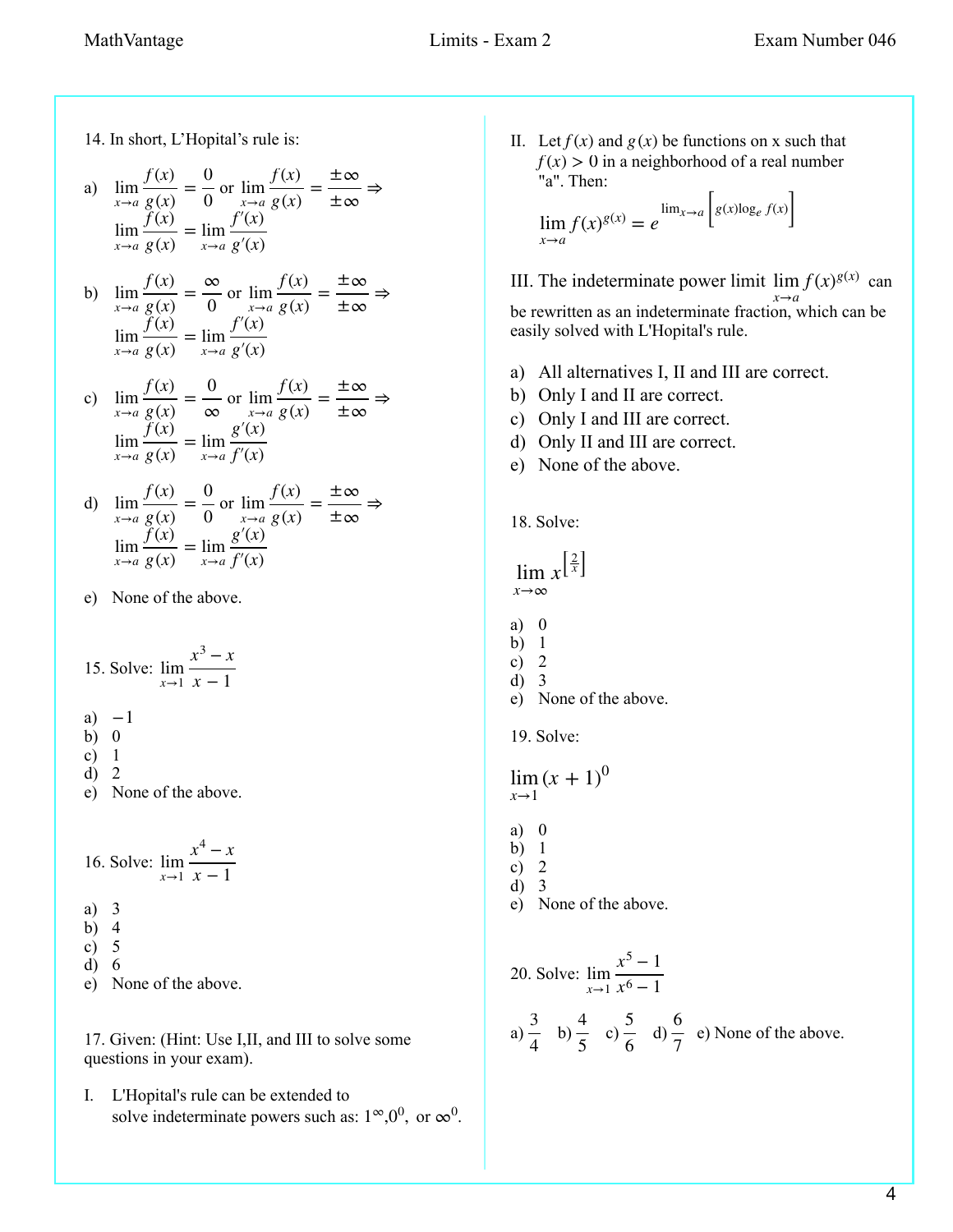**Name:\_\_\_\_\_\_\_\_\_\_\_\_\_\_\_\_\_\_\_\_\_\_\_\_\_\_\_\_\_\_\_\_ Age:\_\_\_\_\_ Id:\_\_\_\_\_\_\_\_\_\_\_\_\_\_\_ Course:\_\_\_\_\_\_\_\_\_\_ PART 2: SOLUTIONS Multiple-Choice Answers Extra Questions** 3 sin *x* Questions в  $\mathbf c$ D E A 21. Prove that  $\lim_{x\to 0} \frac{\sin x}{x} = 3$ . Hint: Use L'Hopital's  $\frac{10}{x}$  = 3  $\mathbf{1}$ rule.  $\mathbf{2}$ 3  $\overline{\mathbf{4}}$ 5 6  $\overline{\phantom{a}}$ 8 9  $10$  $11$  $12$ 13  $14$ 15 16 sin 4*x* sin *x* 22. Solve:  $\lim_{x\to 0} \frac{\sin nx}{5x}$ . Hint: Use lim *x*→0  $\frac{1}{x} = 1$  $17$ 5*x* 18 19 20 **Let this section in blank Points Max Multiple Choice** 100 **Extra Points** 25 **Consulting**  $10<sub>1</sub>$ **Age Points** 25 **Total Performance** 160 Grade A

MathVantage Limits - Exam 2 Exam Number 046